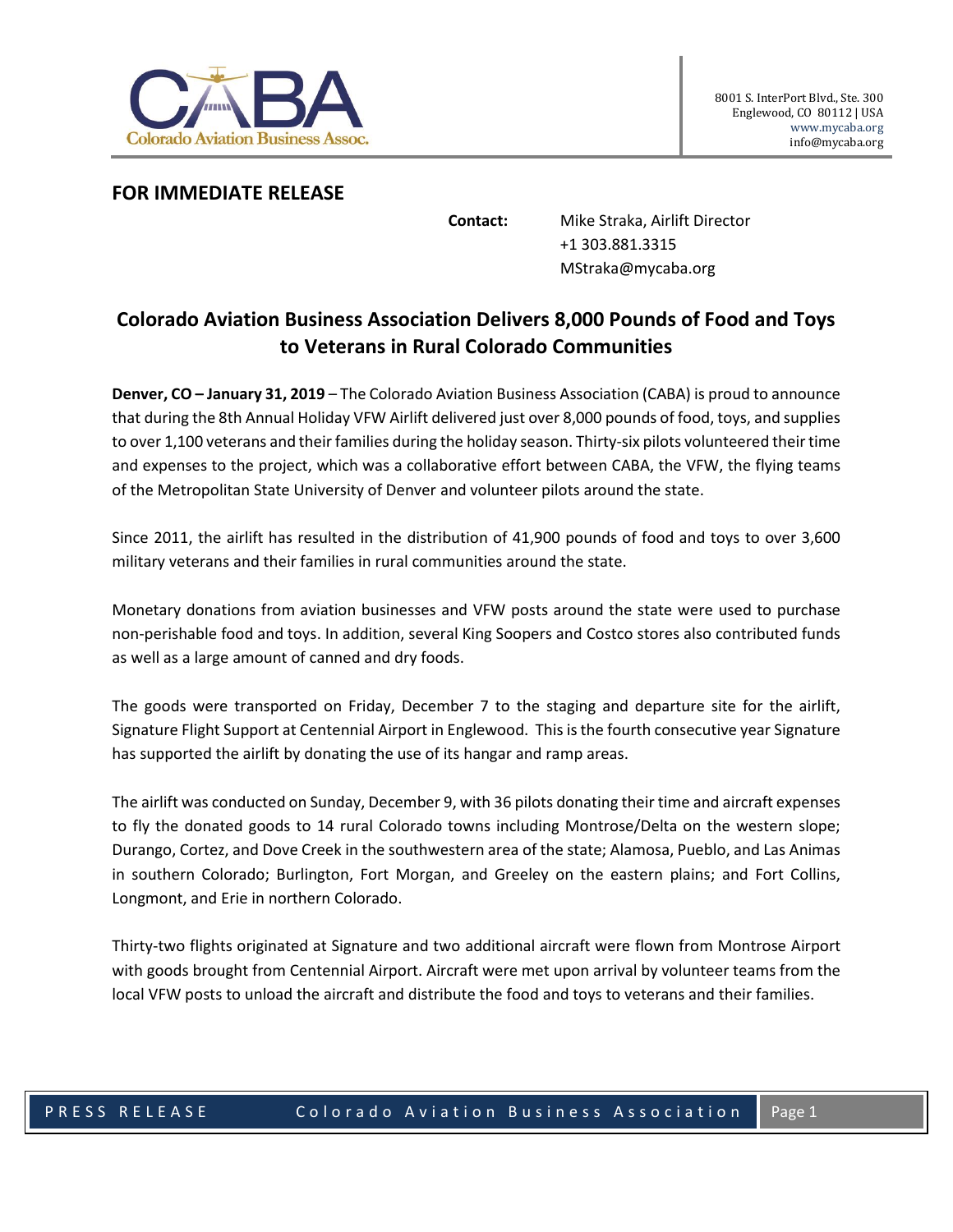

*About the CABA Charity Drive and VFW Airlift:* Beginning in 2011 and every holiday season since then, CABA has partnered with the Flying Teams of MSU Denver and the Veterans of Foreign Wars to collect and distribute non-perishable foods and toys to veterans and their families across Colorado. The project has so far delivered a cumulative 41,900 pounds of food and toys to more than 3,600 Colorado veterans and their families.

## *About the Colorado Aviation Business Association:*

*The mission of the Colorado Aviation Business Association is to promote the value of business and general aviation across the State of Colorado.* Founded in 1994, the Colorado Aviation Business Association comprises more than 300 businesses and individual members who live and work within the State of Colorado. CABA acts to identify and address issues impacting Colorado Airports including safety and operational efficiency; to educate the general public about all aviation activities in the state; to preserve the state's airport related businesses as valuable economic assets to the community; and to provide for the training of future aviation professionals through the CABA Foundation's scholarship fund. CABA is a 501(c)(6) non-profit corporation, and the CABA Foundation is a 501(c)(3) non-profit, tax-exempt corporation. For more information, visit [www.mycaba.org](http://www.mycaba.org/)

###